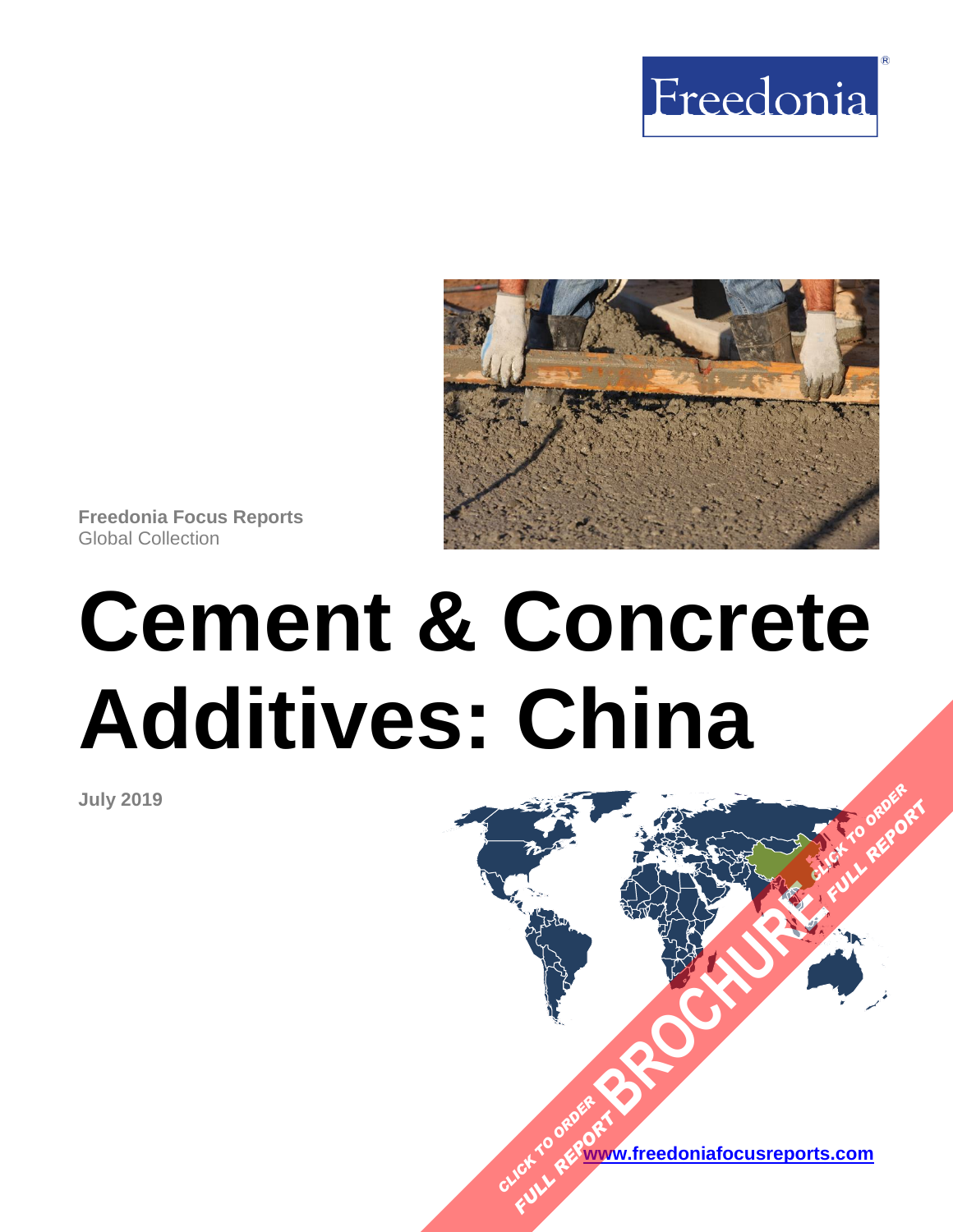# **Table of Contents**

| 1. Highlights                                      | 3              |
|----------------------------------------------------|----------------|
| 2. Market Environment                              | 4              |
| <b>Historical Trends</b>                           | 4              |
| <b>Key Economic Indicators</b>                     | 6              |
| <b>Technological Innovation</b>                    | $\overline{7}$ |
| <b>Environmental &amp; Regulatory Factors</b>      | 8              |
| Asia/Pacific Regional Outlook                      | 9              |
| 3. Segmentation & Forecasts                        | 11             |
| Products                                           | 11             |
| Chemicals                                          | 12             |
| <b>Minerals</b>                                    | 13             |
| Fibers                                             | 13             |
| Markets                                            | 15             |
| <b>Building Construction</b>                       | 16             |
| Roads & Bridges                                    | 16             |
| <b>Other Markets</b>                               | 17             |
| 4. Industry Structure                              | 19             |
| <b>Industry Characteristics</b>                    | 19             |
| <b>Market Leaders</b>                              | 20             |
| Jiangsu Subote New Materials (江苏苏博特新材料股份有限公司)      | 21             |
| Sika                                               | 22             |
| Xiamen Academy of Building Research (厦门市建筑科学研究院集团) | 23             |
| 5. About This Report                               | 24             |
| Scope                                              | 24             |
| Sources                                            | 24             |
| <b>Industry Codes</b>                              | 25             |
| Freedonia Methodology                              | 25             |
| Resources                                          | 27             |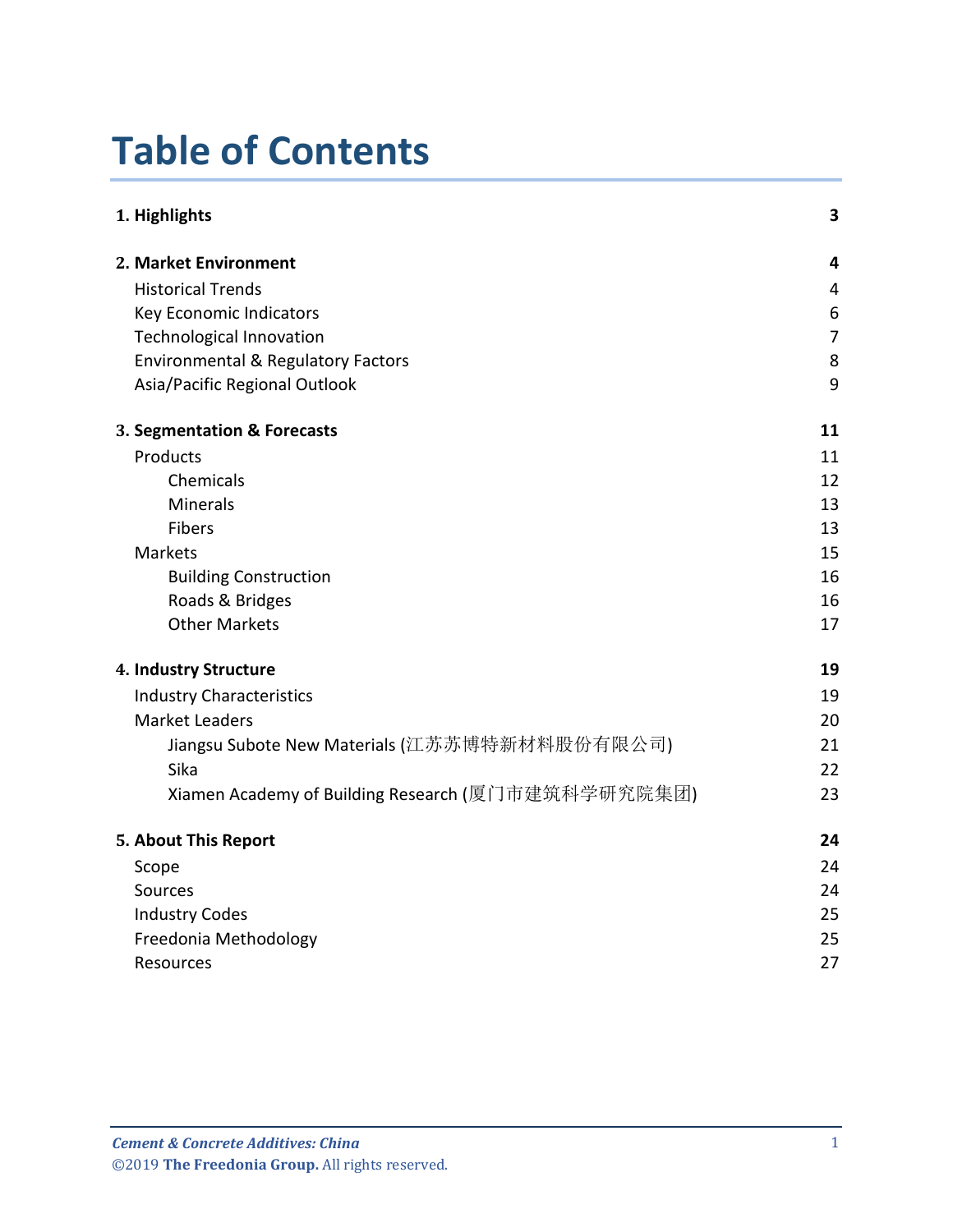# **List of Tables & Figures**

| Figure 1   China: Key Trends in the Cement & Concrete Additive Market, 2018 - 2023 | 3  |
|------------------------------------------------------------------------------------|----|
| Figure 2   China: Cement & Concrete Additive Demand Trends, 2008 - 2018            | 4  |
| Table 1   China: Key Indicators for Cement & Concrete Additive Demand, 2008 -      |    |
| 2023 (2017US\$ bil)                                                                | 6  |
| Figure 3   Asia/Pacific: Cement & Concrete Additive Demand by Country, 2018 (%)    | 9  |
| Figure 4   China: Cement & Concrete Additive Demand by Product, 2008 - 2023 (US\$) |    |
| mil)                                                                               | 11 |
| Table 2   China: Cement & Concrete Additive Demand by Product, 2008 - 2023 (US\$)  |    |
| mil)                                                                               | 11 |
| Figure 5   China: Cement & Concrete Additive Demand by Product, 2008 - 2023 (%)    | 14 |
| Figure 6   China: Cement & Concrete Additive Demand by Market, 2008 - 2023 (US\$   |    |
| mil)                                                                               | 15 |
| Table 3   China: Cement & Concrete Additive Demand by Market, 2008 - 2023 (US\$    |    |
| mil)                                                                               | 15 |
| Figure 7   China: Cement & Concrete Additive Demand by Market, 2008 – 2023 (%)     | 18 |
| Table 4   China: Selected Suppliers to the Cement & Concrete Additive Market       | 21 |
| Table 5   HS Codes Related to Cement & Concrete Additives                          | 25 |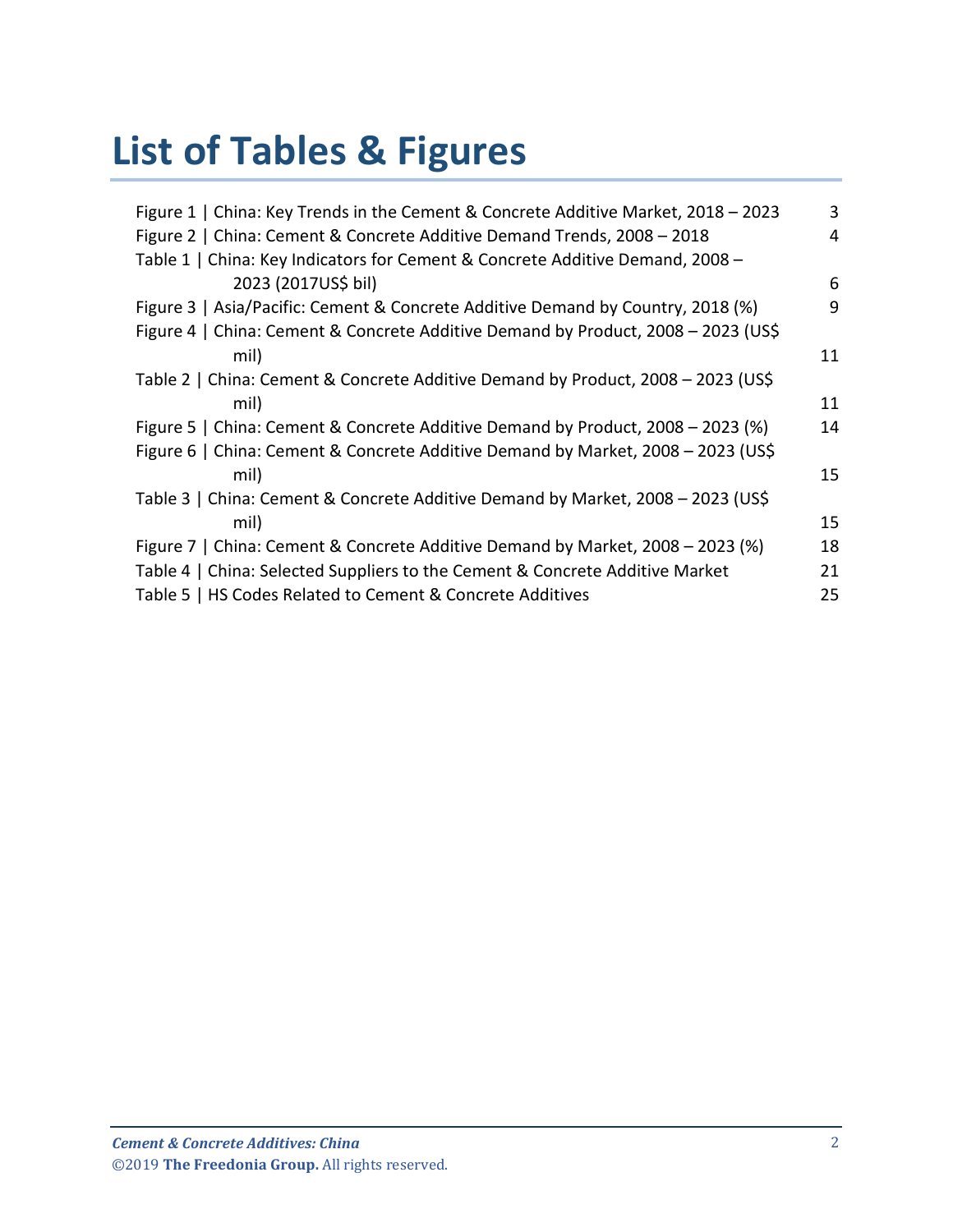# <span id="page-3-0"></span>**About This Report**

## <span id="page-3-1"></span>**Scope**

This report forecasts to 2023 cement and concrete additive (水泥和混凝土添加剂) demand in nominal US dollars at the manufacturer level in China. Total demand is segmented by product in terms of:

- chemicals
- minerals
- fibers

Total demand is also segmented by market as follows:

- building construction
- roads and bridges
- other markets such as airports, ports, and railways

To illustrate historical trends, total demand is provided in annual series from 2008 to 2018; the various segments are reported at five-year intervals for 2008, 2013, and 2018.

Products excluded from the scope of this report include minerals used as substitute cementitious materials in clinker and blended cement production.

For any given historical year, US dollar amounts are obtained from values expressed in the applicable local currency. These local currency values are converted to US dollars at the average annual exchange rate for that year. For forecast years, the US dollar amounts assume the same annual exchange rate as that prevailing in 2018.

Key macroeconomic indicators are also provided with quantified trends. Other various topics, including profiles of pertinent leading companies, are covered in this report. A full outline of report items by page is available in the Table of Contents.

## <span id="page-3-2"></span>**Sources**

*Cement & Concrete Additives: China* (FC60050) is based on *[Global Cement & Concrete](http://www.freedoniagroup.com/DocumentDetails.aspx?ReferrerId=FL-FOCUS&studyid=3748)  [Additives,](http://www.freedoniagroup.com/DocumentDetails.aspx?ReferrerId=FL-FOCUS&studyid=3748)* comprehensive industry study published by The Freedonia Group. Reported findings represent the synthesis and analysis of data from various primary, secondary, macroeconomic, and demographic sources, such as:

- firms participating in the industry, and their suppliers and customers
- government/public agencies
- intergovernmental and non-governmental organizations
- trade associations and their publications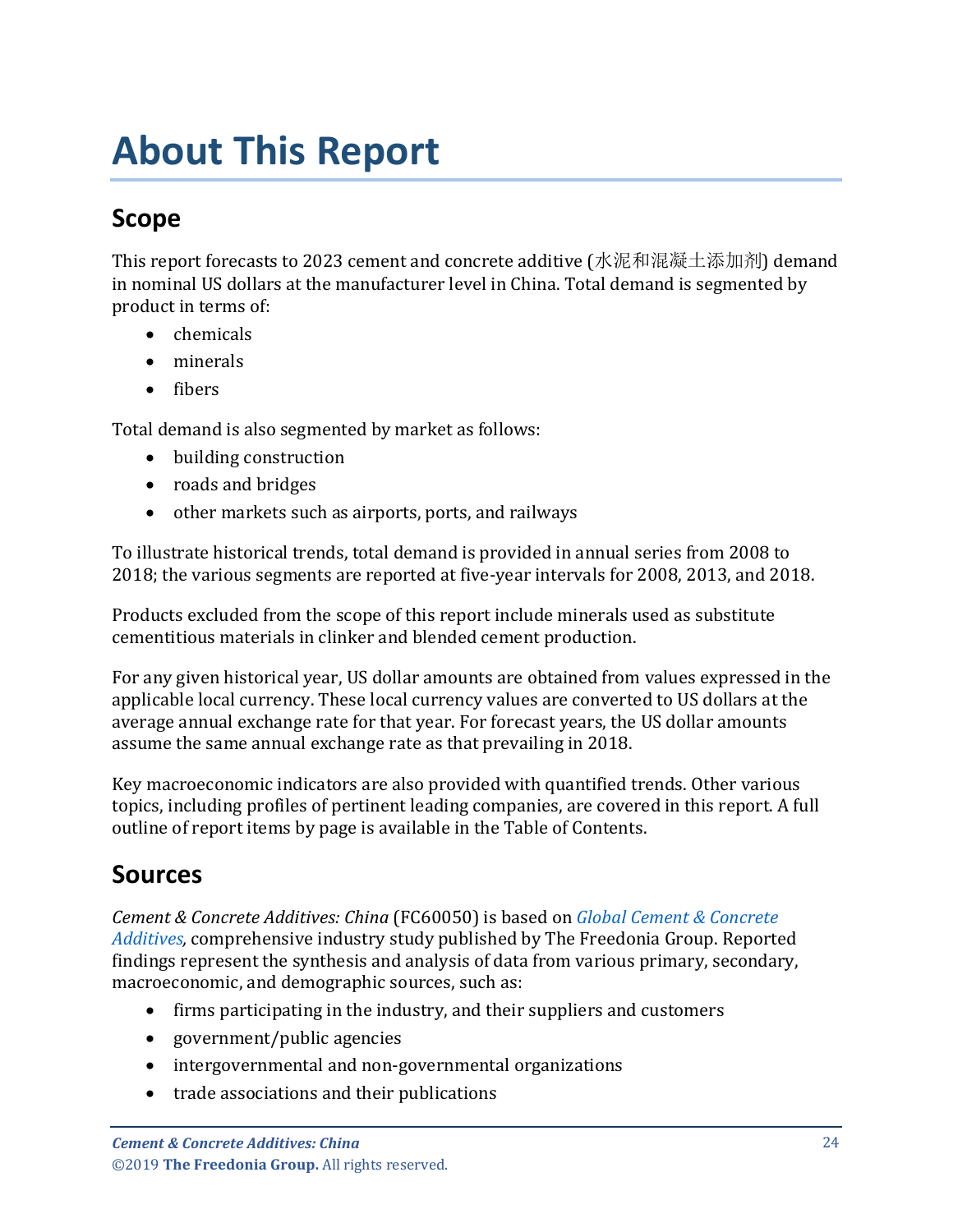- the business and trade press
- indicator forecasts by The Freedonia Group
- the findings of other reports and studies by The Freedonia Group

Specific sources and additional resources are listed in the Resources section of this publication for reference and to facilitate further research.

## <span id="page-4-0"></span>**Industry Codes**

<span id="page-4-2"></span>

| Table 5   HS Codes Related to Cement & Concrete Additives |                                                                                                                                     |  |
|-----------------------------------------------------------|-------------------------------------------------------------------------------------------------------------------------------------|--|
| <b>HS Code</b>                                            | <b>Definition</b>                                                                                                                   |  |
| 2520.10                                                   | Gypsum; anhydrite                                                                                                                   |  |
| 2618.00                                                   | Granulated slag (slag sand) from the manufacture of iron or steel                                                                   |  |
| 2620                                                      | Slag, ash and residues (other than from the manufacture of iron or steel), containing arsenic, metals or<br>their compounds, other. |  |
| 3204.17                                                   | Pigments and preparations based thereon                                                                                             |  |
| 3906.90                                                   | Acrylic polymers in primary forms, other                                                                                            |  |
| 7004.90                                                   | Other glass                                                                                                                         |  |

Source: United Nations Statistics Division

# <span id="page-4-1"></span>**Freedonia Methodology**

The Freedonia Group, a subsidiary of MarketResearch.com, has been in business for more than 30 years and in that time has developed a comprehensive approach to data analysis that takes into account the variety of industries covered and the evolving needs of our customers.

Every industry presents different challenges in market sizing and forecasting, and this requires flexibility in methodology and approach. Freedonia methodology integrates a variety of quantitative and qualitative techniques to present the best overall picture of a market's current position as well as its future outlook: When published data are available, we make sure they are correct and representative of reality. We understand that published data often have flaws either in scope or quality, and adjustments are made accordingly. Where no data are available, we use various methodologies to develop market sizing (both top-down and bottom-up) and then triangulate those results to come up with the most accurate data series possible. Regardless of approach, we also talk to industry participants to verify both historical perspective and future growth opportunities.

Methods used in the preparation of Freedonia market research include, but are not limited to, the following activities: comprehensive data mining and evaluation, primary research, consensus forecasting and analysis, ratio analysis using key indicators, regression analysis, end use growth indices and intensity factors, purchase power parity adjustments for global data, consumer and end user surveys, market share and corporate sales analysis, product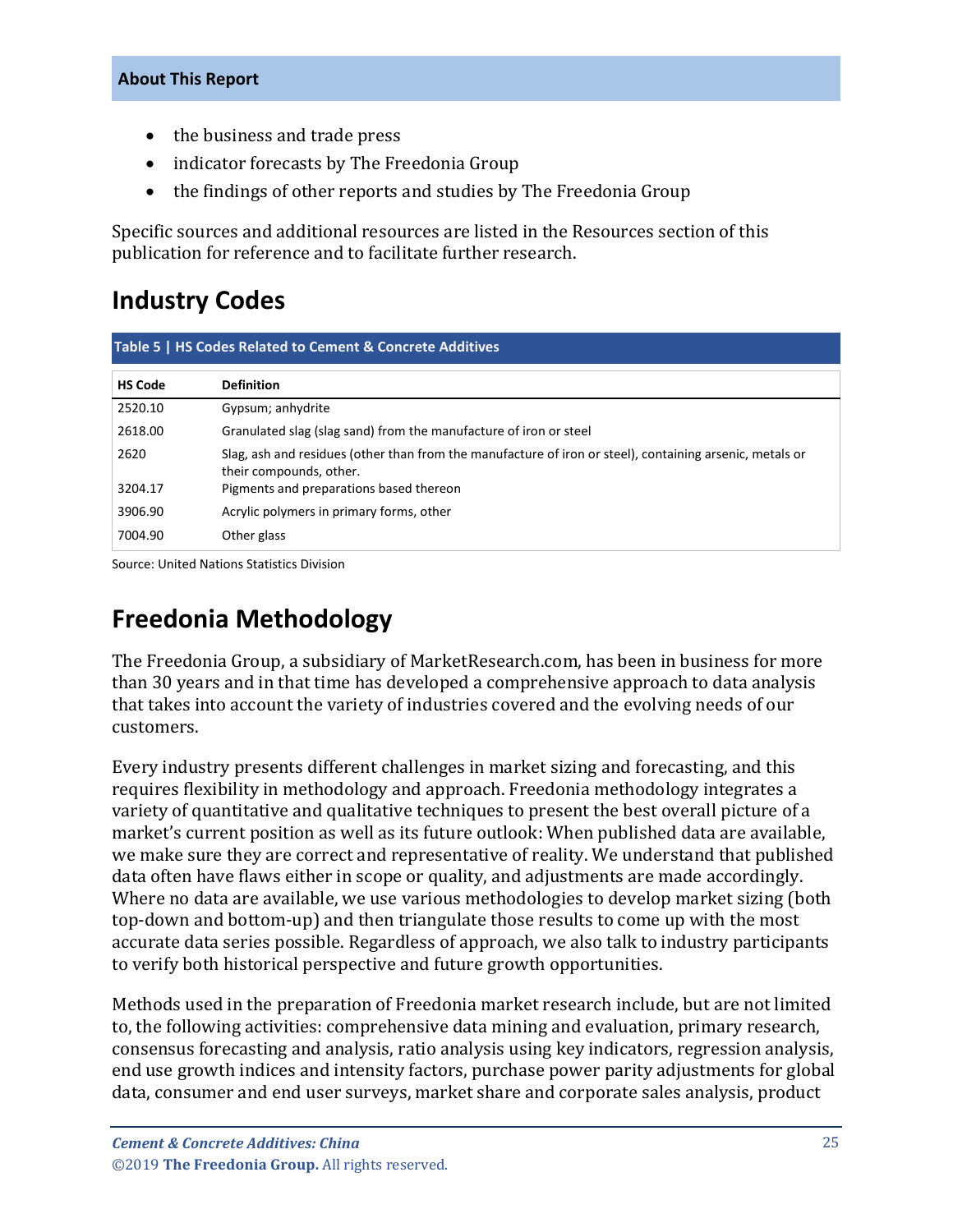#### **About This Report**

lifespan analysis, product or market life cycle analysis, graphical data modeling, long-term historical trend analysis, bottom-up and top-down demand modeling, and comparative market size ranking.

Freedonia quantifies trends in various measures of growth and volatility. Growth (or decline) expressed as an average annual growth rate (AAGR) is the least squares growth rate, which takes into account all available datapoints over a period. The volatility of datapoints around a least squares growth trend over time is expressed via the coefficient of determination, or  $r^2$ . The most stable data series relative to the trend carries an  $r^2$  value of 1.0; the most volatile – 0.0. Growth calculated as a compound annual growth rate (CAGR) employs, by definition, only the first and last datapoints over a period. The CAGR is used to describe forecast growth, defined as the expected trend beginning in the base year and ending in the forecast year. Readers are encouraged to consider historical volatility when assessing particular annual values along the forecast trend, including in the forecast year.

# **Copyright & Licensing**

The full report is protected by copyright laws of the United States of America and international treaties. The entire contents of the publication are copyrighted by The Freedonia Group.